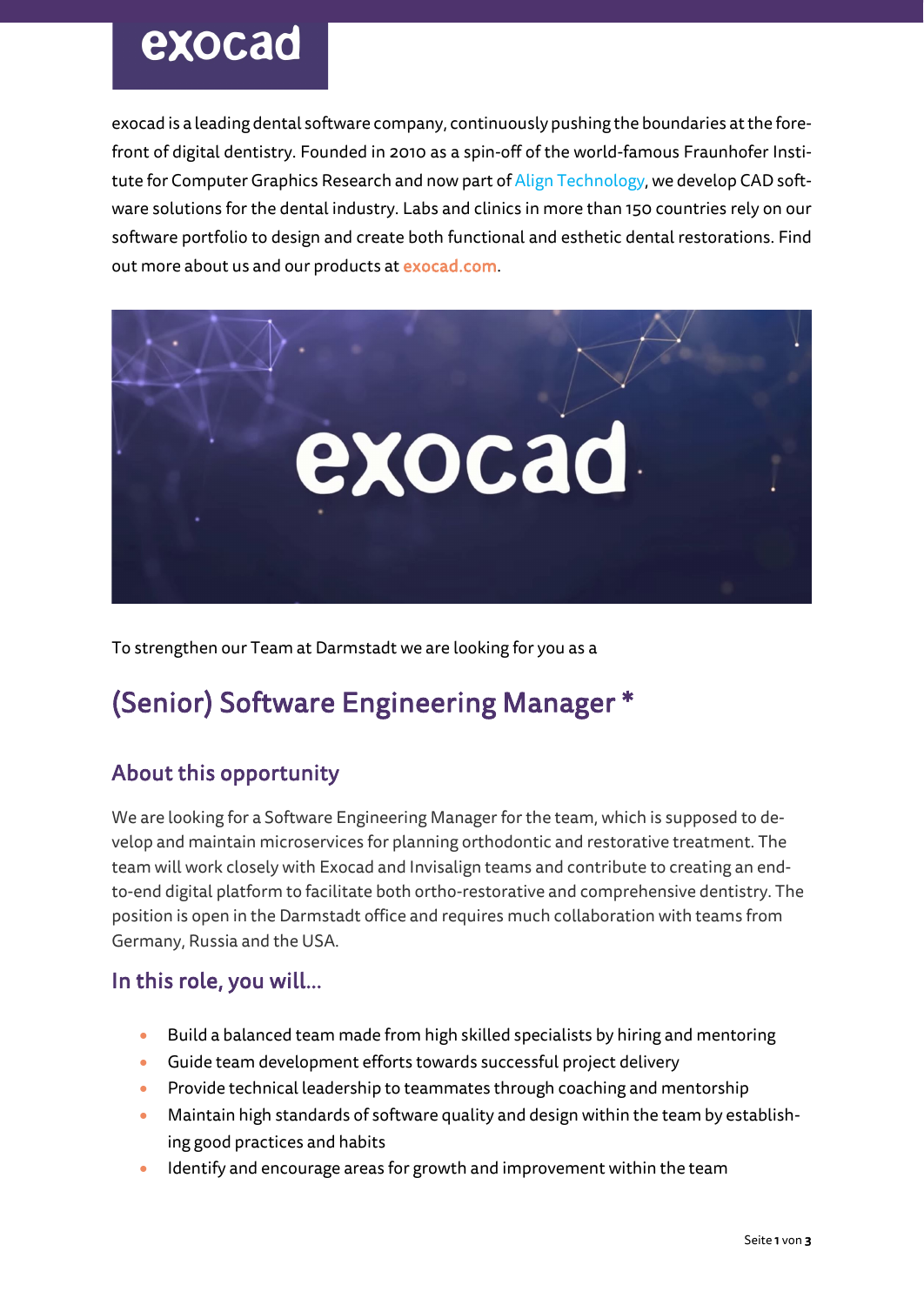# exocad

- Proactively collaborate with developers, software QA, product managers and other teams to plan, design, develop, test, and maintain business applications written in C++, Java and Python
- Initiate and perform research activities in transparent way
- Manage and track annual roadmap, identify integration points, risks and status
- Assist in the collection and documentation of user's requirements, development of user stories, estimates and work plans
- Support evolution of software development processes in the team
- Prepare reports, manuals and other documentation on the status, operation and maintenance of software
- Participate in peer reviews of solution designs and related code

## In this role, you'll need …

- Education MS Degree or higher in Computer Science, or related fields (Math, Physics, Engineering)
- 7+ years' experience as a Software Developer
- 2+ years' experience in a manager/team leader role
- In depth knowledge of C++, comprehensive software design and object-oriented development techniques
- Awareness about common technological approaches and best practices in industry
- Experience with multi-tier application architectures.
- Understand software, hardware, networks, databases, messaging etc. well enough to do feasibility and estimating.
- Good knowledge of services design patterns
- Strong analytical skills, ability to conduct research
- Internally motivated, able to work proficiently both independently and in a team environment
- Excellent communication and influence skills to be able to communicate with both internal team members and external business stakeholders
- Strong initiative to find ways to improve solutions, systems, and processes
- Familiar with agile development methodologies
- English upper intermediate or above (B2/C1)
- German B1/B2 is a plus (Desire to learn German language)

### What we offer you

- Exciting and wide range of tasks in a dynamic and growth-oriented software company
- Flat hierarchies and efficient decision-making processes